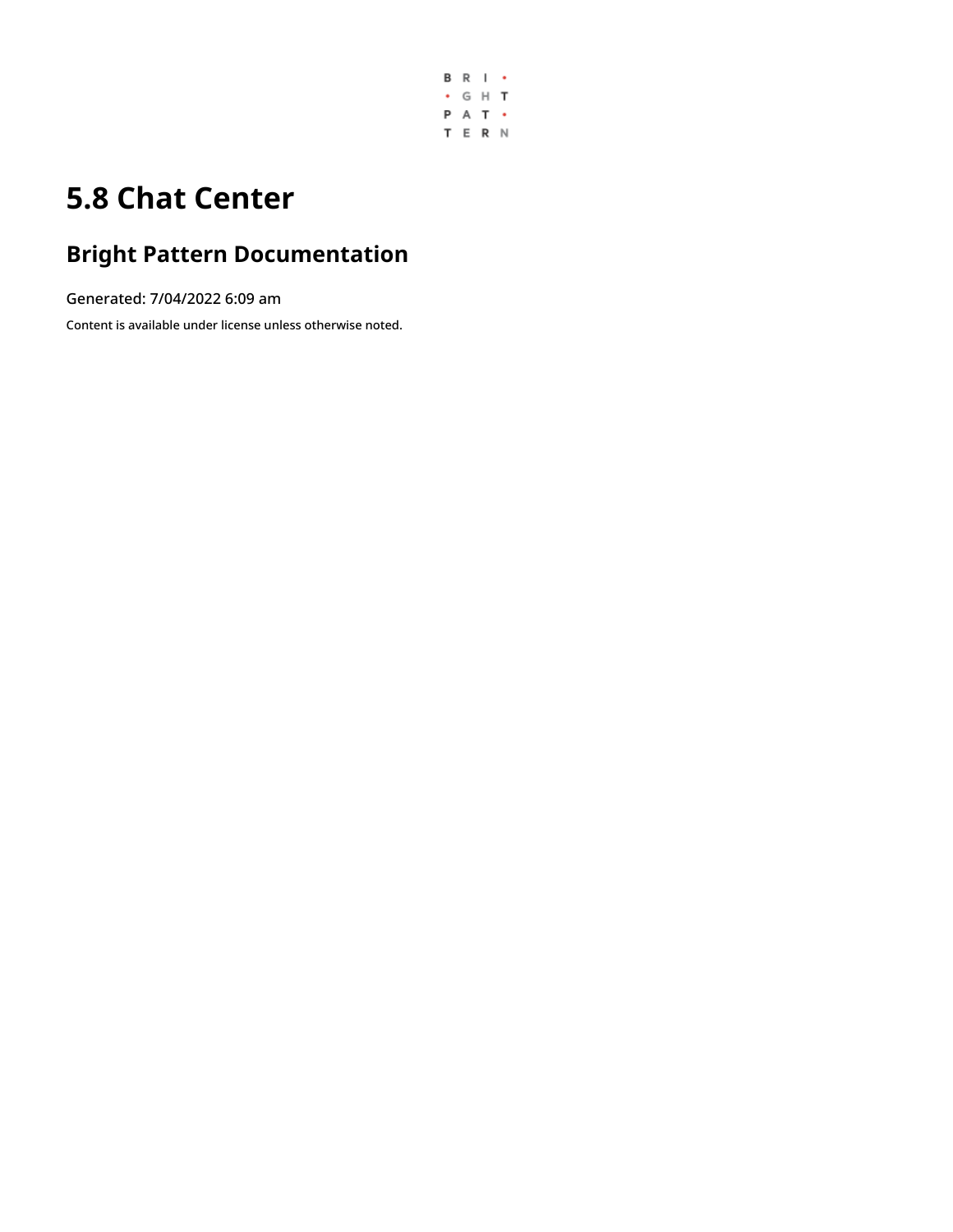### **Table of Contents**

<span id="page-1-0"></span>

| <b>Table of Contents</b>             | 2  |
|--------------------------------------|----|
| <b>Chat Center Tutorials</b>         | З  |
| Articles                             | З  |
| How to Use Personal Chat             | З  |
| How to Send Personal Chat Messages   | 4  |
| From the Directory                   |    |
| From the Chat Center                 |    |
| Additional Features of Personal Chat | 5  |
| Starring a Message                   | 5  |
| How to Use Group Chat                |    |
| How to Access Group Chat             | 8  |
| Renaming a Group Chat                | 8  |
| <b>Managing Group Chat Members</b>   | 9  |
| Adding Group Chat Members            | 9  |
| Removing Group Chat Members          | 10 |
| Messaging and Notifications          | 10 |
| Adding Attachments in Group Chat     |    |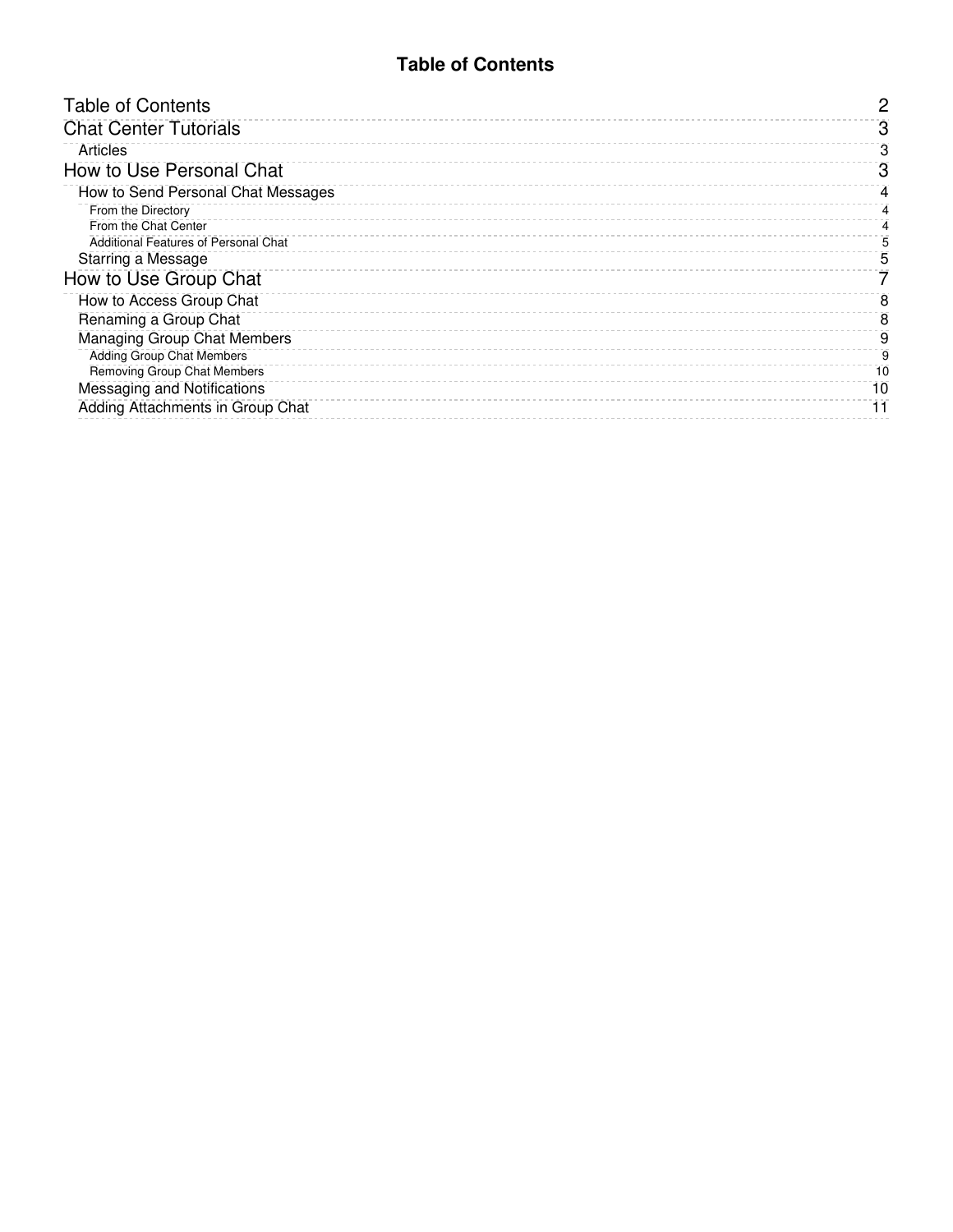# <span id="page-2-0"></span>**Chat Center Tutorials**

The Chat Center allows you to send and receive messages to individual users or to groups in your contact center. We call these types of chat interactions *personal chats*. The chat interactions that you have with customers are called *service chats*.

## <span id="page-2-1"></span>**Articles**

- How to Use [Personal](https://help.brightpattern.com/5.8:Agent-guide/Tutorials/ChatCenter/?action=html-localimages-export#topic_agent-guide.2Ftutorials.2Fchatcenter.2Fhowtouseinternalchat) Chat
- How to Use [Group](https://help.brightpattern.com/5.8:Agent-guide/Tutorials/ChatCenter/?action=html-localimages-export#topic_agent-guide.2Ftutorials.2Fchatcenter.2Fhowtostartagroupchat) Chat

# <span id="page-2-2"></span>**How to Use Personal Chat**

At any time during your working session, you can send a Personal Chat message to your supervisor or another member of your team. The use of Personal Chat does not affect your operations with service interactions in any way.



Overview of Personal Chat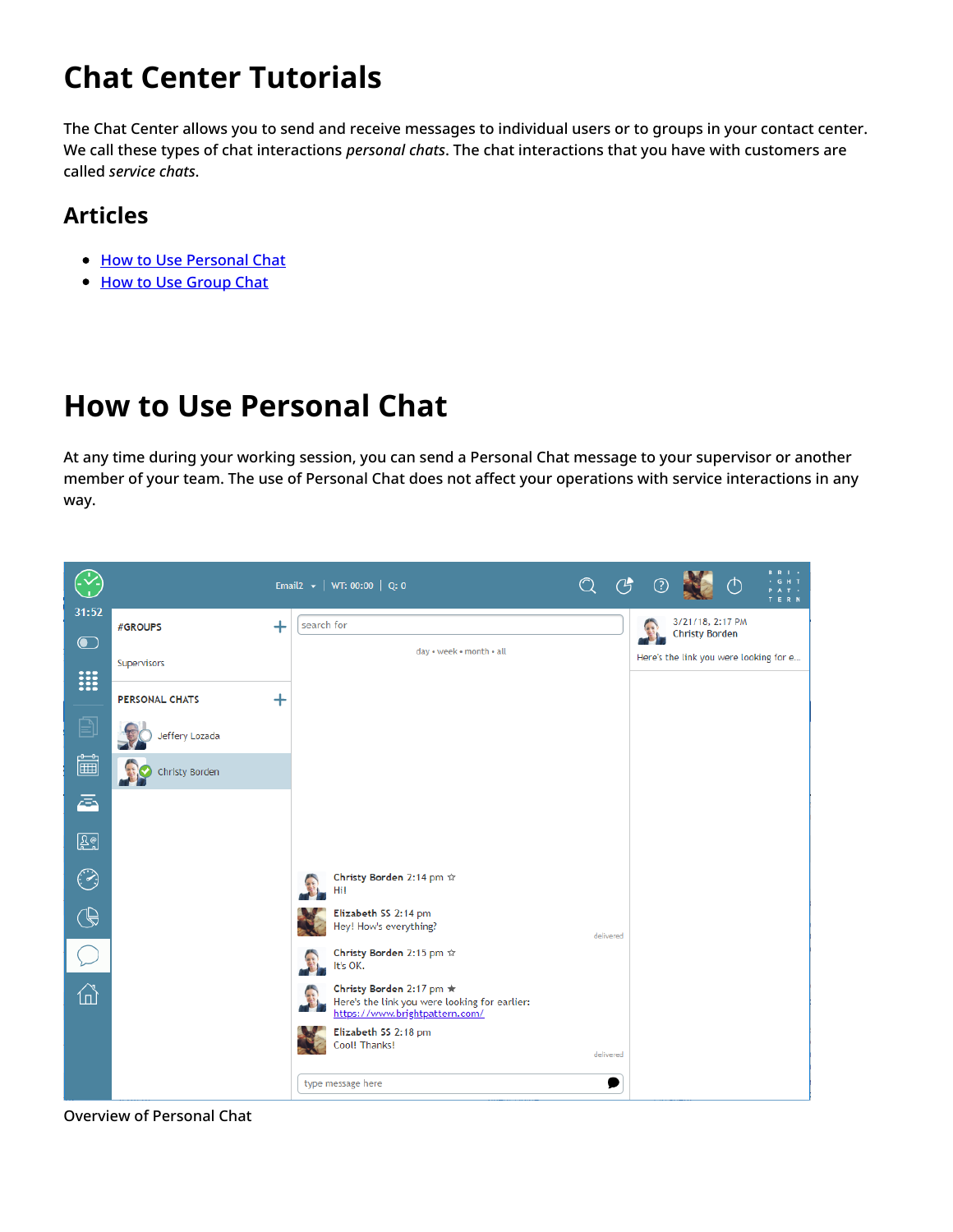## <span id="page-3-0"></span>**How to Send Personal Chat Messages**

There are two ways to send Personal Chat messages:

- 1. From within the **[Directory](https://help.brightpattern.com/5.8:Agent-guide/Tutorials/ChatCenter/?action=html-localimages-export#topic_agent-guide.2Fhowtousethedirectory)**
- 2. From the *Personal Chats* section of the *Chat Center*.

#### <span id="page-3-1"></span>**From the** *Directory*

- Select the desired contact from the *[Directory](https://help.brightpattern.com/5.8:Agent-guide/Tutorials/ChatCenter/?action=html-localimages-export#topic_agent-guide.2Fhowtousethedirectory)*.
- Clicking the **Chat** icon next to the contact's name in the *Directory* will launch a new chat.
- To send a message, type in the *Text Input Field* area, then press the **Enter** key or click on the **Send the messag[e](https://help.brightpattern.com/File:Group-Chat-Send-Message-50.PNG)** icon.

|              | <b>Elizabeth SS</b>                                                                       |           | CH: 0   OCH: 0   TR: 0.0   WT: 00:00 |       |            |                   | $\mathfrak{G}$<br><u>(?</u> |                |                    |
|--------------|-------------------------------------------------------------------------------------------|-----------|--------------------------------------|-------|------------|-------------------|-----------------------------|----------------|--------------------|
| 44:59        | <b>Elizabeth SS</b>                                                                       |           | Calendar: Christy Borden ▼           |       |            |                   |                             |                | Reassign by range  |
| $\bf{O}$     | day • week • month • all<br><b>The Contract State</b>                                     | delivered |                                      | today |            | <b>March 2018</b> |                             | month          |                    |
| 888          | Christy Borden 2:17 pm ★<br>Here's the link you were looking for earlier:                 |           | Sun                                  | Mon   | <b>Tue</b> | Wed               | Thu                         | Fri            | week<br>dav<br>Sat |
|              | https://www.brightpattern.com/                                                            | delivered | 25                                   | 26    | 27         | 28                | 1                           | $\overline{2}$ | 3                  |
| 囼            | Elizabeth SS 2:18 pm $\hat{x}$<br>Cool! Thanks!                                           |           |                                      |       |            |                   |                             |                |                    |
| ■            | Today                                                                                     |           | 4                                    | 5     | 6          | 7                 | 8                           | 9              | 10 <sup>1</sup>    |
| ā            | Elizabeth SS 9:23 am $\hat{x}$<br>Good morning, my friend! How's it going?                |           |                                      |       |            |                   |                             |                |                    |
| $\boxed{20}$ | Christy Borden 9:23 am<br>It's going. How about you?                                      | delivered | 11                                   | 12    | 13         | 14                | 15                          | 16             | 17                 |
|              | Elizabeth SS 9:24 am **<br>Not bad, if I do say so myself. :)                             |           |                                      |       |            |                   |                             |                |                    |
|              | Christy Borden 9:24 am<br>Cool! What's up for today?                                      |           | 18                                   | 19    | 20         | 21                | 22<br>1:30p Weekl           | 23             | 24                 |
| 6            | Elizabeth SS 9:25 am $\hat{x}$                                                            | delivered |                                      |       |            |                   |                             |                |                    |
|              | The weekly meeting is 13:30 - 14:30 today.<br>Make sure to bring your notes this time. ;) |           | 25                                   | 26    | 27         | 28                | 29                          | 30             | 31                 |
|              | Christy Borden 9:25 am<br>I will! LOL                                                     | delivered |                                      |       |            |                   |                             |                |                    |
|              | Elizabeth SS 9:26 am $\hat{x}$<br>Haha                                                    |           |                                      | 2     | 3          | 4                 | 5                           | 6              |                    |
|              | type message here                                                                         |           |                                      |       |            |                   |                             |                |                    |

Chat from within the *Directory* while working in other areas

#### <span id="page-3-2"></span>**From the** *Chat Center*

- To access the *Chat Center*, click on the **or** icon.
- Next, go to the *Personal Chats* section and click on the **+** icon to bring up the *Directory*.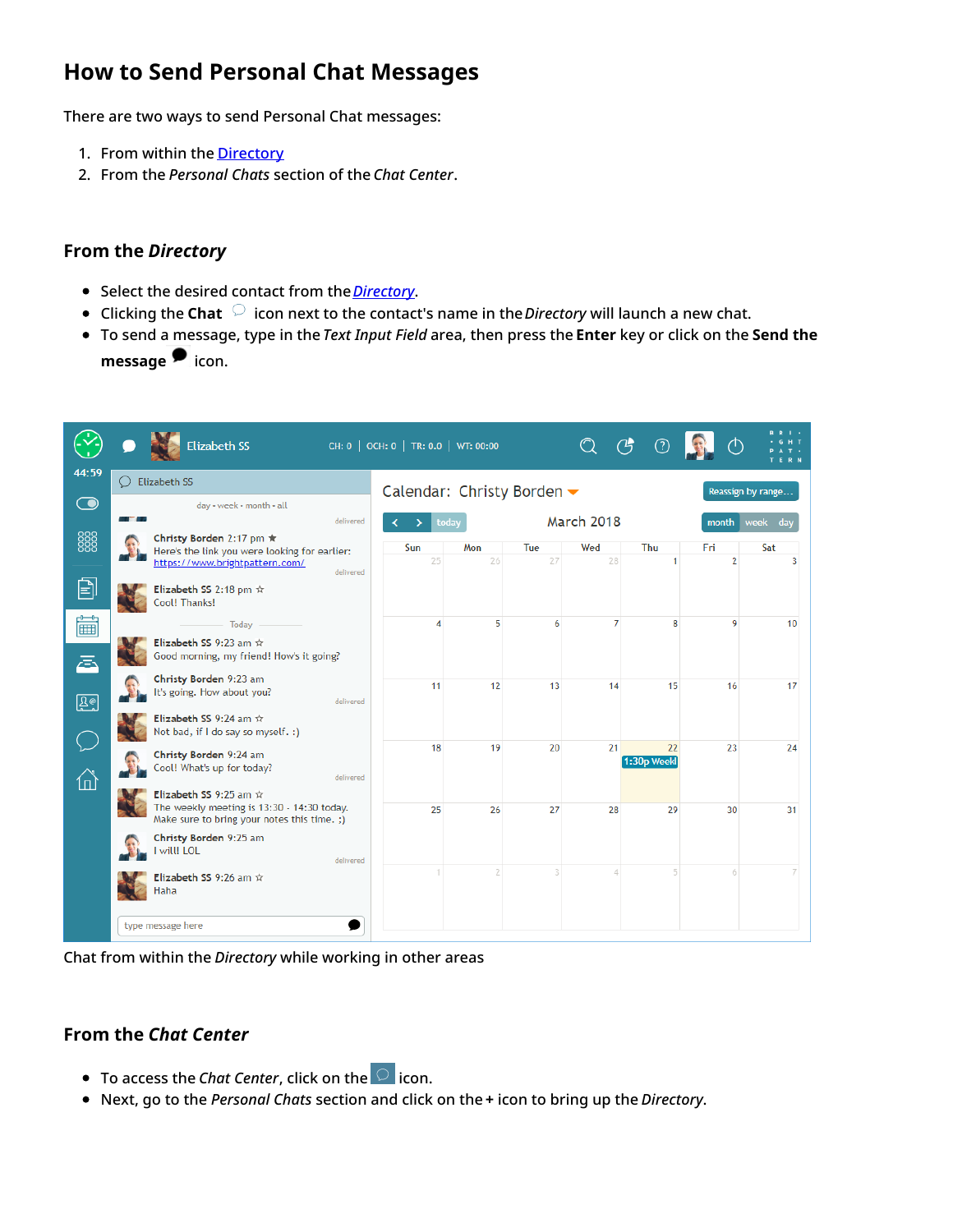

Choose *Select from Directory*

From the *Select Agent for Chat* directory, search for the contact you would like to message, click on their icon, then click the **Select** button.

| Select Agent for Chat | ×        |
|-----------------------|----------|
| Christy               | $\times$ |
| Christy Borden 1012   |          |
|                       |          |
|                       |          |
|                       |          |
|                       |          |
|                       |          |
|                       |          |
|                       |          |
|                       |          |
| Select<br>Cancel      |          |

Select the user to initiate chat

To send a message, type in the *Text Input Field* area, then press the **Enter** key or click on the **Send the messag[e](https://help.brightpattern.com/File:Group-Chat-Send-Message-50.PNG)** icon.

#### <span id="page-4-0"></span>**Additional Features of Personal Chat**

- For added organization, it is possible to filter messages by*day*, *week*, *month*, or *all*.
- Messages will appear with a timestamp in the chat transcript area above the*Text Input Field*.

### <span id="page-4-1"></span>**Starring a Message**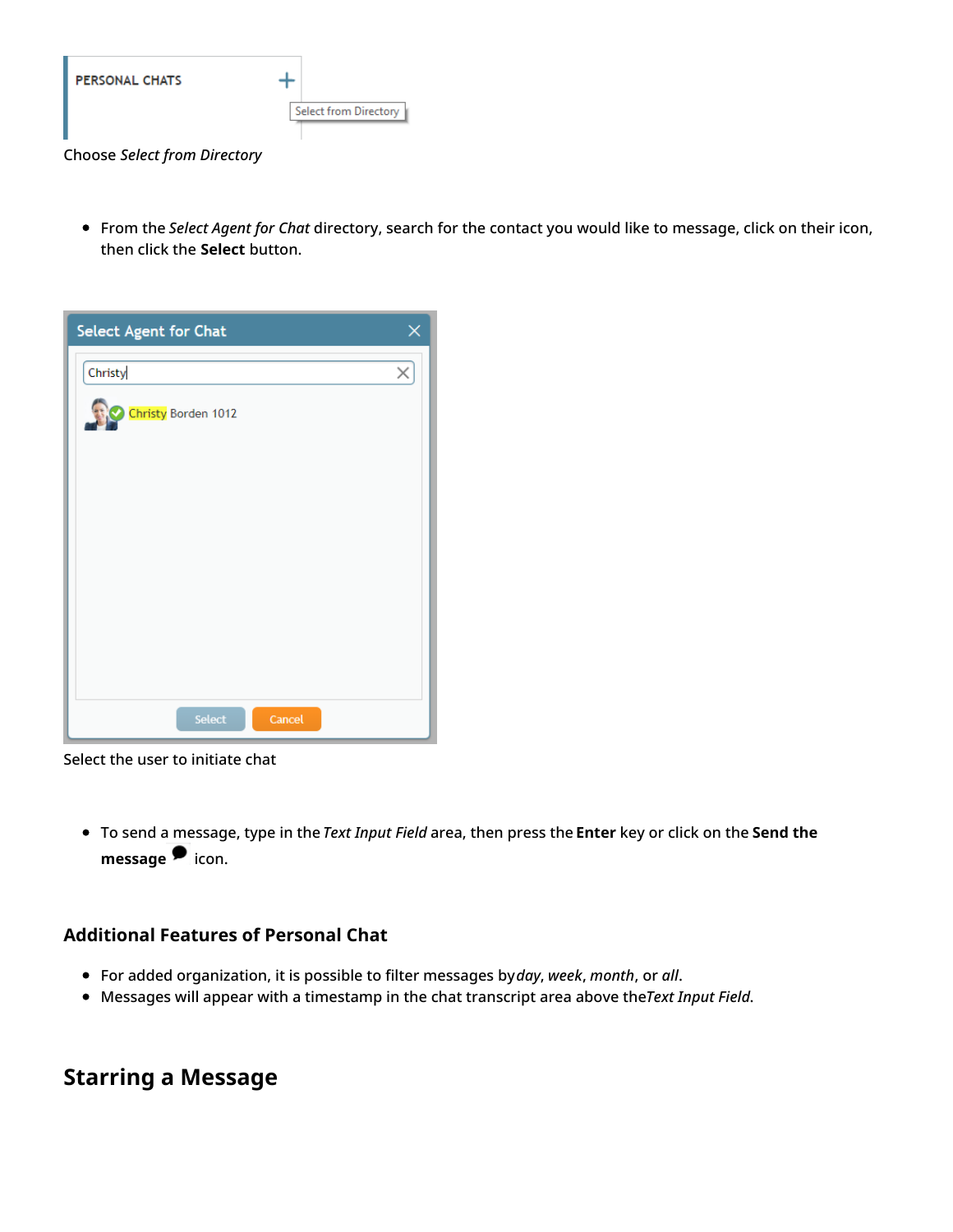It is possible to bookmark important, individual messages within a chat by clicking the Star  $\dot{X}$  icon. When you star a message, it becomes pinned to the area right of the chat in the *Chat Center*. Please note: You can only star received messages, not sent ones.

To star a message, follow these steps:

- 1. Find the message.
- 2. Click the **Star**  $\overrightarrow{r}$ .
- 3. The star will have changed from a light color  $\overline{X}$  to a dark color  $\overline{X}$ .

From here, you will see the starred message appear in the area to the right of the chat.



Example of a starred message

When you click on the starred message, it will act as a shortcut, bringing the message to the top of the chat area.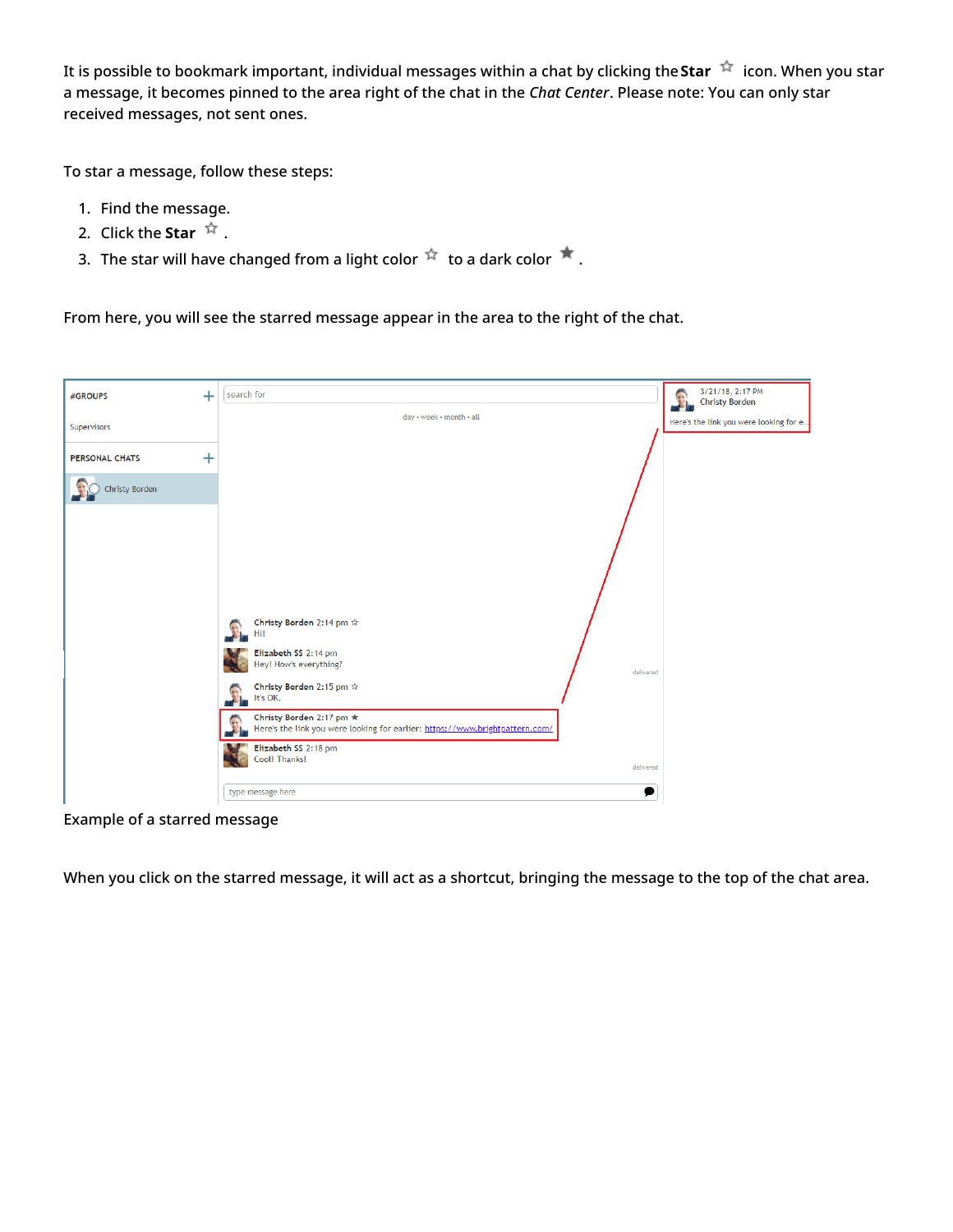

Starred messages act as bookmarks within a Personal Chat

# <span id="page-6-0"></span>**How to Use Group Chat**

The Group Chat feature allows agents, supervisors, and other users to chat within your contact center. Many features of Group Chat are similar to Internal Chat and Service Chat; however, Group Chat is not for chatting with individual users or customers.

For more information on Internal Chat, see *How to Use [Internal](https://help.brightpattern.com/5.8:Agent-guide/Tutorials/ChatCenter/?action=html-localimages-export#topic_agent-guide.2Fhowtouseinternalchat) Chat*. For more information on Service Chat, see sections about *[Handling](https://help.brightpattern.com/5.8:Agent-guide/Tutorials/ChatCenter/?action=html-localimages-export#topic_agent-guide.2Fhowtosendchatmessages) Service Chats*.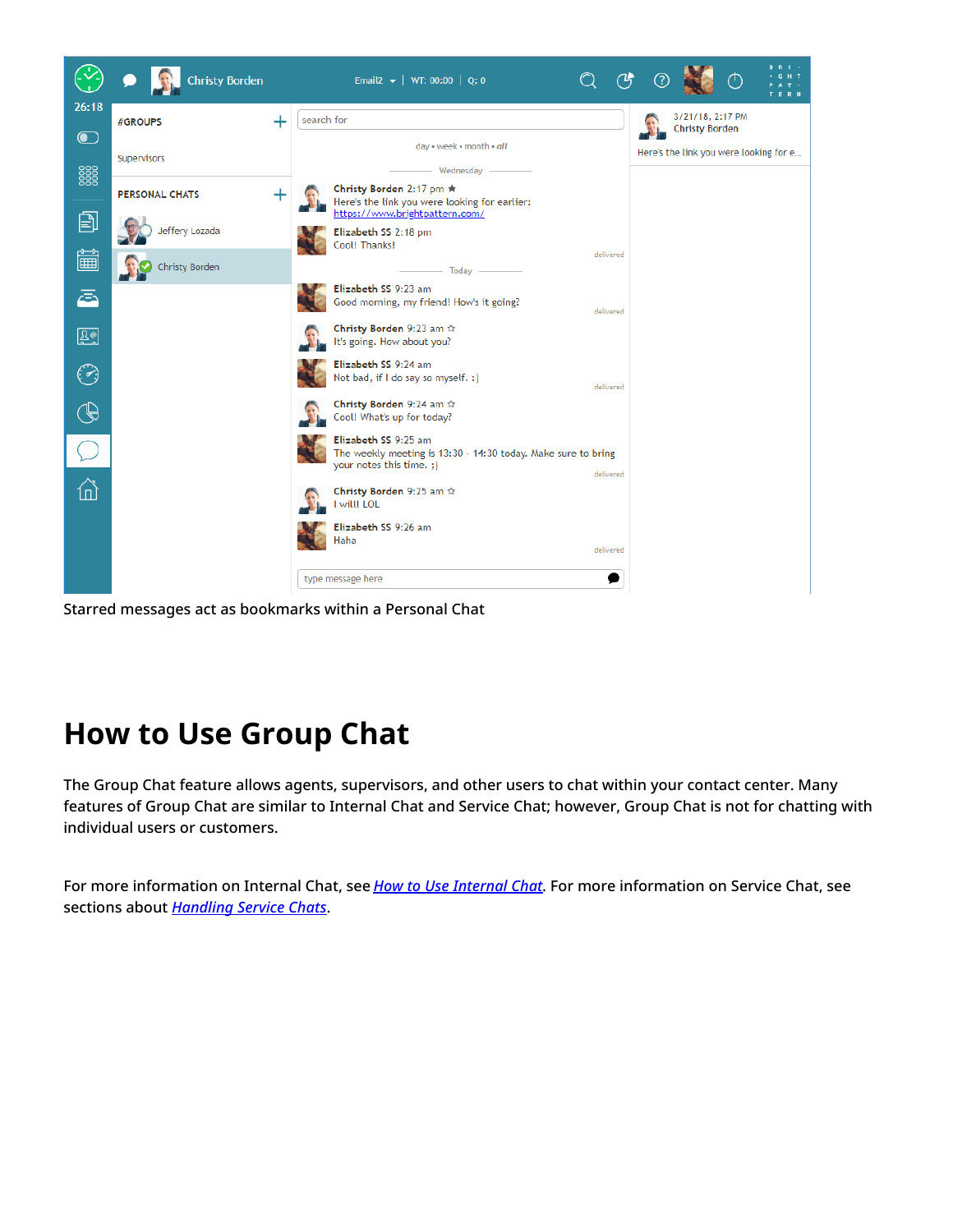

Overview of Group Chat

## <span id="page-7-0"></span>**How to Access Group Chat**

Group Chat is accessible through the *Chat Center*. To access the *Chat Center*, click on the **o** icon. To initiate a Group Chat, click **Create New Group** (this is the **+** icon to the right of*#Groups*).

| #GROUPS               | #New Chat Group           |
|-----------------------|---------------------------|
| CSR Group Chat        | Create New Group          |
| #New Chat Group       |                           |
| <b>PERSONAL CHATS</b> |                           |
|                       | powered by Bright Pattern |

How to create a new Group Chat

## <span id="page-7-1"></span>**Renaming a Group Chat**

The default Group Chat channel name is *#New Chat Group*. To rename a Group Chat, click in the*#New Chat Group* field and type the new name. When you are finished, click anywhere outside of the field and the new name will save.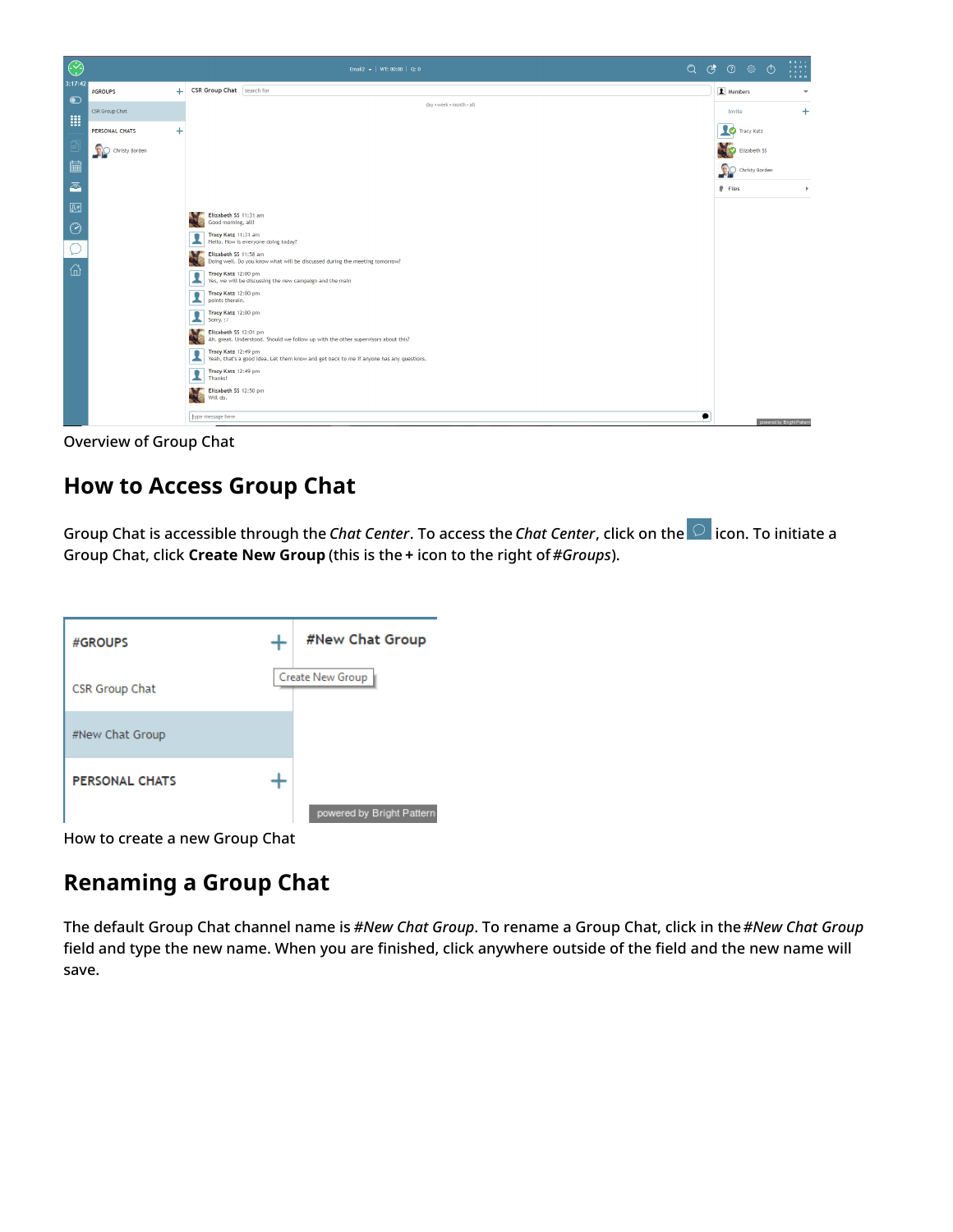| #GROUPS               | #New Chat Group           |
|-----------------------|---------------------------|
| <b>CSR Group Chat</b> |                           |
| #New Chat Group       |                           |
| <b>PERSONAL CHATS</b> |                           |
| Christy Borden        |                           |
|                       | powered by Bright Pattern |

Edit the name of a Group Chat to stay organized

## <span id="page-8-0"></span>**Managing Group Chat Members**

When you have created a Group Chat, you have the ability to add and remove members. Furthermore, any member in a Group Chat can *Invite* additional members.

### <span id="page-8-1"></span>**Adding Group Chat Members**

To add members to the new chat group, follow these steps:

- 1. Click the **+** icon in the *Invite* area of the Chat Center.
- 2. The pop-up directory *Select Agent for Chat* will appear. Use the search bar at the top of the directory or scroll down the list to find a user.
- 3. Click on the user you would like to add to your Group Chat and then click**Select**. Members may be added one at a time.



Selected members will be highlighted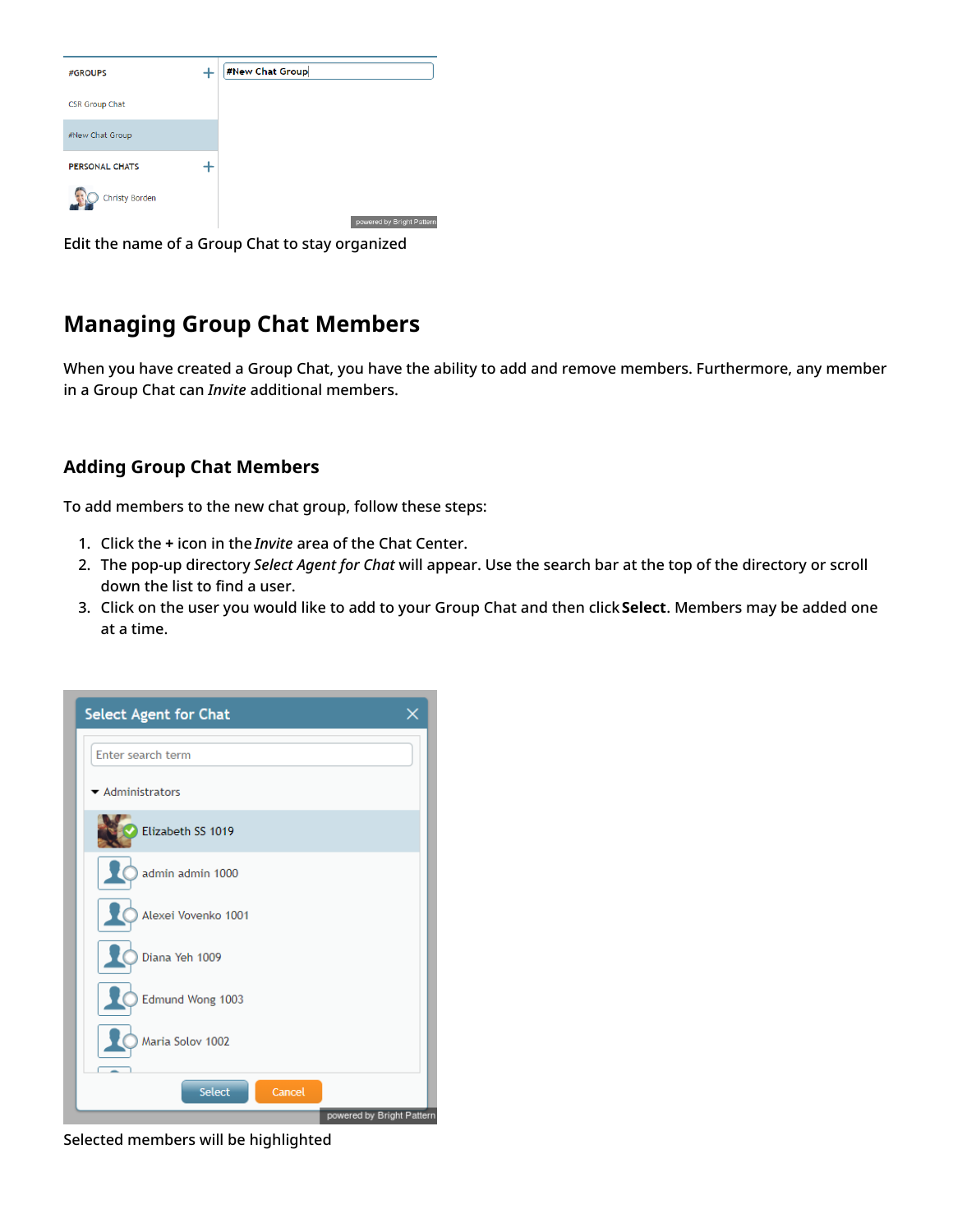### <span id="page-9-0"></span>**Removing Group Chat Members**

While anyone in a Group Chat can invite additional users, the creator of the group can remove any or all specific members. Additionally, any user can remove themself from a chat.

To remove a member from the chat Group, click the**X** icon to the right of their name.



members

To remove yourself from a group, click the **X** to the right of any Group Chat.



How to remove yourself from a Group Chat

If you removed yourself from a group you did not create, the creator can *Invite* you again and all previous messages can be viewed. If you are the creator of a Group Chat and delete it, the group will be removed for all users.

### <span id="page-9-1"></span>**Messaging and Notifications**